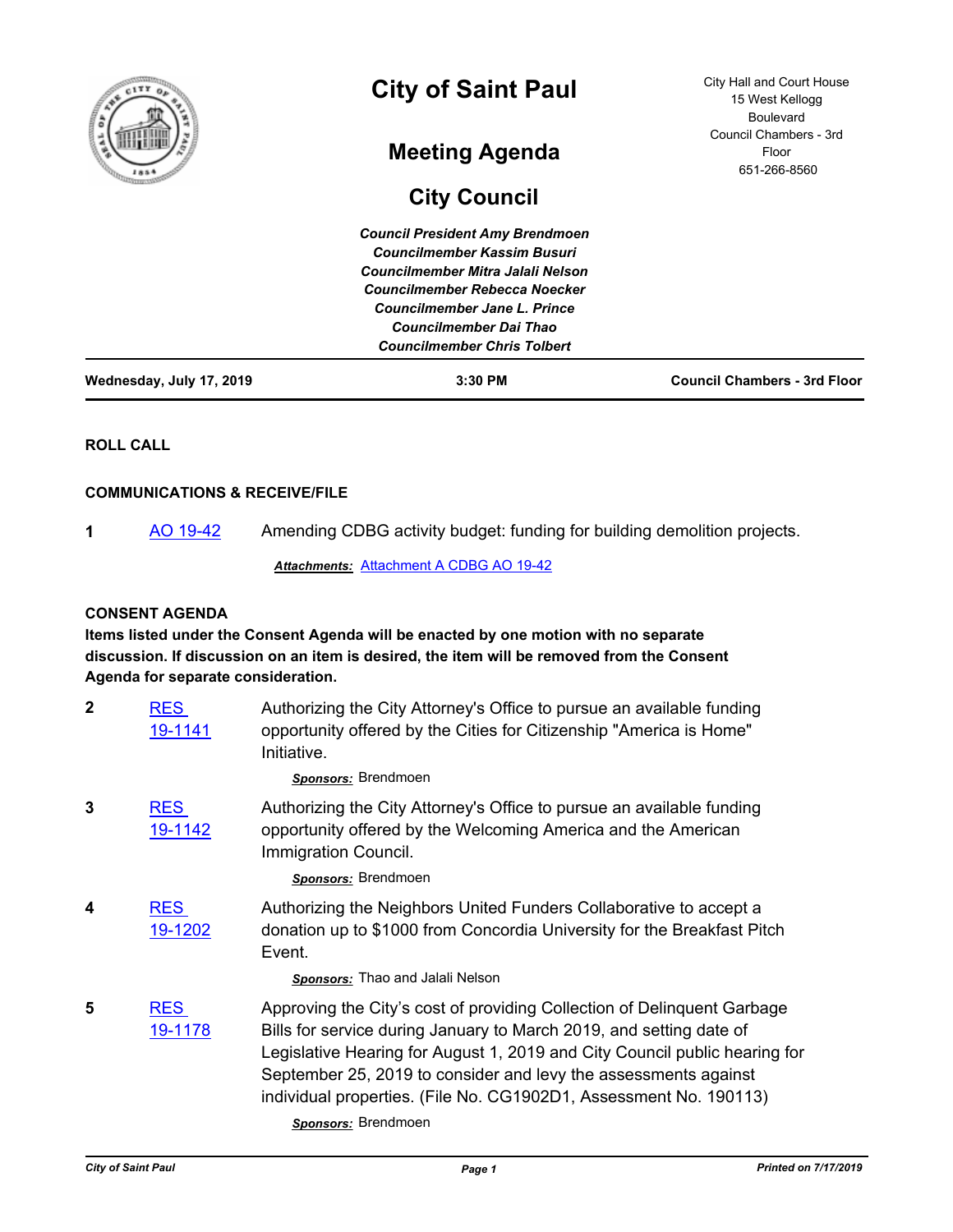|    |                       | <b>Attachments: Report of Completion CG1902D1</b><br><b>Assessment Roll CG1902D1</b>                                                                                                                                                                                                                                                                                                                                                                                                |
|----|-----------------------|-------------------------------------------------------------------------------------------------------------------------------------------------------------------------------------------------------------------------------------------------------------------------------------------------------------------------------------------------------------------------------------------------------------------------------------------------------------------------------------|
| 6  | <b>RES</b><br>19-1179 | Approving the City's cost of providing Collection of Delinquent Garbage<br>Bills for service during January to March 2019, and setting date of<br>Legislative Hearing for August 1, 2019 and City Council public hearing for<br>September 25, 2019 to consider and levy the assessments against<br>individual properties. (File No. CG1902D2, Assessment No. 190114)<br>Sponsors: Brendmoen<br><b>Attachments: Report of Completion CG1902D2</b><br><b>Assessment Roll CG1902D2</b> |
| 7  | <b>RES</b><br>19-1180 | Approving the City's cost of providing Collection of Delinquent Garbage<br>Bills for service during January to March 2019, and setting date of<br>Legislative Hearing for August 1, 2019 and City Council public hearing for<br>September 25, 2019 to consider and levy the assessments against<br>individual properties. (File No. CG1902D3, Assessment No. 190115)<br>Sponsors: Brendmoen<br>Attachments: Report of Completion CG1902D3                                           |
|    |                       | <b>Assessment Roll CG1902D3</b>                                                                                                                                                                                                                                                                                                                                                                                                                                                     |
| 8  | <b>RES</b><br>19-1181 | Approving the City's cost of providing Collection of Delinquent Garbage<br>Bills for service during January to March 2019, and setting date of<br>Legislative Hearing for August 1, 2019 and City Council public hearing for<br>September 25, 2019 to consider and levy the assessments against<br>individual properties. (File No. CG1902D4, Assessment No. 190116)<br>Sponsors: Brendmoen<br><b>Attachments: Report of Completion CG1902D4</b>                                    |
|    |                       | <b>Assessment Roll CG1902D4</b>                                                                                                                                                                                                                                                                                                                                                                                                                                                     |
| 9  | <b>RES</b><br>19-1182 | Approving the City's cost of providing Collection of Delinguent Garbage<br>Bills for service during January to March 2019, and setting date of<br>Legislative Hearing for August 8, 2019 and City Council public hearing for<br>September 25, 2019 to consider and levy the assessments against<br>individual properties. (File No. CG1902E1, Assessment No. 190117)                                                                                                                |
|    |                       | Sponsors: Brendmoen<br><b>Attachments: Report of Completion CG1902E1</b>                                                                                                                                                                                                                                                                                                                                                                                                            |
|    |                       | <b>Assessment Roll CG1902E1</b>                                                                                                                                                                                                                                                                                                                                                                                                                                                     |
| 10 | <b>RES</b><br>19-1183 | Approving the City's cost of providing Collection of Delinquent Garbage<br>Bills for service during January to March 2019, and setting date of<br>Legislative Hearing for August 8, 2019 and City Council public hearing for<br>September 25, 2019 to consider and levy the assessments against<br>individual properties. (File No. CG1902E2, Assessment No. 190118)<br>Sponsors: Brendmoen                                                                                         |
|    |                       |                                                                                                                                                                                                                                                                                                                                                                                                                                                                                     |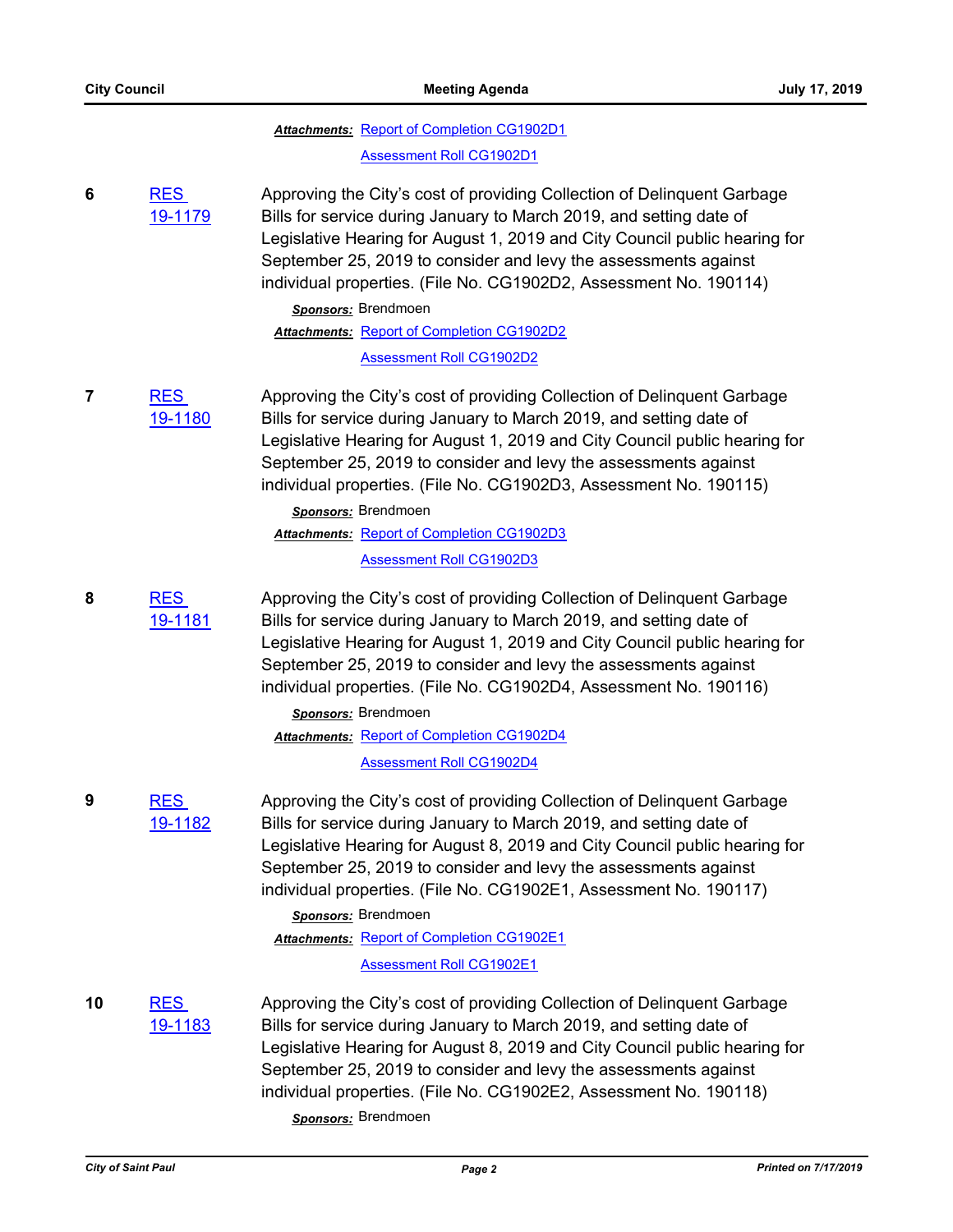|    |                              | <b>Attachments: Report of Completion CG1902E2</b><br><b>Assessment Roll CG1902E2</b>                                                                                                                                                                                                                                                                                                                                            |
|----|------------------------------|---------------------------------------------------------------------------------------------------------------------------------------------------------------------------------------------------------------------------------------------------------------------------------------------------------------------------------------------------------------------------------------------------------------------------------|
| 11 | <b>RES</b><br>19-1184        | Approving the City's cost of providing Collection of Delinquent Garbage<br>Bills for service during January to March 2019, and setting date of<br>Legislative Hearing for August 8, 2019 and City Council public hearing for<br>September 25, 2019 to consider and levy the assessments against<br>individual properties. (File No. CG1902E3, Assessment No. 190119)<br>Sponsors: Brendmoen                                     |
|    |                              | Attachments: Report of Completion CG1902E3<br><b>Assessment Roll CG1902E3</b>                                                                                                                                                                                                                                                                                                                                                   |
| 12 | <b>RES</b><br>19-1185        | Approving the City's cost of providing Collection of Delinquent Garbage<br>Bills for service during January to March 2019, and setting date of<br>Legislative Hearing for August 8, 2019 and City Council public hearing for<br>September 25, 2019 to consider and levy the assessments against<br>individual properties. (File No. CG1902E4, Assessment No. 190120)                                                            |
|    |                              | Sponsors: Brendmoen<br><b>Attachments: Report of Completion CG1902E4</b>                                                                                                                                                                                                                                                                                                                                                        |
|    |                              | <b>Assessment Roll CG1902E4</b>                                                                                                                                                                                                                                                                                                                                                                                                 |
| 13 | <b>RES</b><br>19-1160        | Approving a petition from Minnesota Transportation Museum for specially<br>assessing the costs of a fire protection system at 193 Pennsylvania<br>Avenue East. (Project No. FP2019-05, Assessment No. 197104)<br>Sponsors: Thao                                                                                                                                                                                                 |
|    |                              | <b>Attachments: Agreement and Waiver of Special Assessment Appeal</b>                                                                                                                                                                                                                                                                                                                                                           |
| 14 | <b>RES</b><br><u>19-1187</u> | Accepting the gift of airfare, transportation, and food expenses from the<br>Heartland Alliance and Mott Foundation for Muneer Karcher-Ramos,<br>Director of the Office of Financial Empowerment, and Ikram Koliso,<br>College Savings Account Program Manager, to attend the Upper Midwest<br>College Savings Account (CSA) Consortium convening in Indianapolis,<br>Indiana on July 31-August 1, 2019.<br>Sponsors: Brendmoen |
| 15 | <b>RES</b><br>19-1194        | Authorizing the Fire Department to apply for a grant from the Minnesota<br>Department of Labor and Industry Safety Grant Program in the amount of<br>\$10,000 for asbestos abatement at Fire Station 22.<br>Sponsors: Brendmoen<br><b>Attachments: MN Department of Labor &amp; Industry Grant.pdf</b>                                                                                                                          |
| 16 | <b>RES</b><br>19-1084        | Approving the Memorandum of Agreement for the 2019 Wage and Fringe<br>Adjustment for the International Association of Sheet Metal, Air, Rail and<br>Transportation Workers, Local 10.<br>Sponsors: Brendmoen<br>Attachments: Sheet Metal Workers MOA 2019 Wage & Fringe Adj                                                                                                                                                     |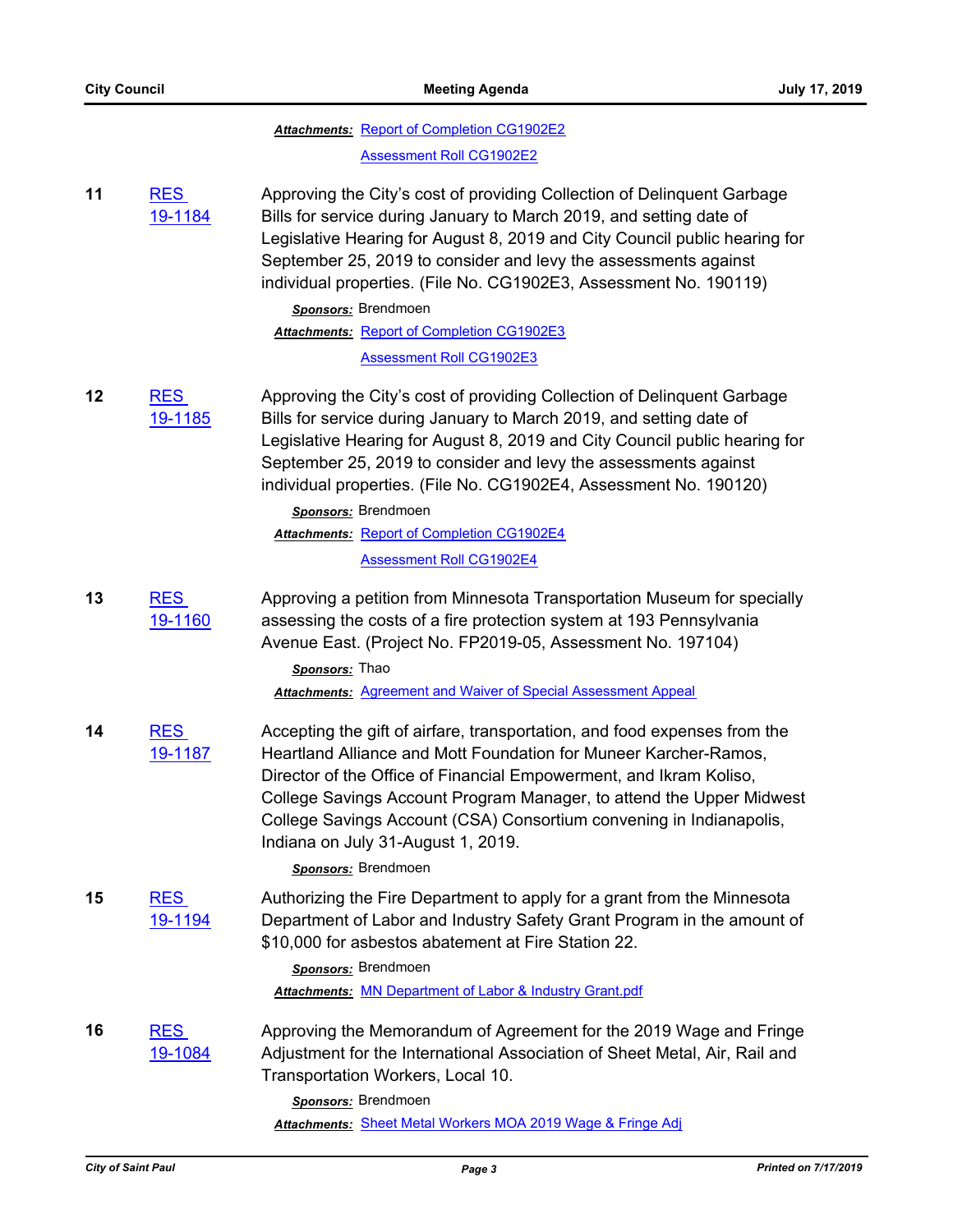| 17 | <b>RES</b><br>19-1096          | Approving the Maintenance Labor Agreement (May 1, 2019 - April 30,<br>2022) between the City of Saint Paul and the Bricklayers and Allied<br>Craftworkers Local Union 1 Minnesota/North Dakota.                                       |
|----|--------------------------------|---------------------------------------------------------------------------------------------------------------------------------------------------------------------------------------------------------------------------------------|
|    |                                | Sponsors: Brendmoen                                                                                                                                                                                                                   |
|    |                                | Attachments: Bricklayers 2019-2022 Labor Agreement                                                                                                                                                                                    |
|    |                                | Bricklayers 2019 - 2022 Summary Agreement                                                                                                                                                                                             |
| 18 | <b>RES</b><br>19-1132          | Authorizing the grant of an Environmental Covenant and Easement for<br>CHS Field, 360 Broadway Street, to the MPCA and Ramsey County.<br>Sponsors: Noecker<br><b>Attachments: CHS Field Enviro Covenant and Easement Jul 1'19.pdf</b> |
| 19 | <b>RES 19-854</b>              | Approving the Final Plat for Cleveland Circle.                                                                                                                                                                                        |
|    |                                | Sponsors: Noecker                                                                                                                                                                                                                     |
|    |                                | <b>Attachments: Staff Report</b>                                                                                                                                                                                                      |
|    |                                | <b>Final Plat Application</b>                                                                                                                                                                                                         |
|    |                                | <b>Final Plat Page 1 Attachment to Resolution</b>                                                                                                                                                                                     |
|    |                                | <b>Final Plat Page 2 Attachment to Resolution</b>                                                                                                                                                                                     |
|    |                                | 2018 Plat with Highlighted Parcels to be Excluded from 2019 Final Plat                                                                                                                                                                |
|    |                                | <b>Aerial-Land Use-Zoning Maps</b>                                                                                                                                                                                                    |
|    |                                | Attachment to Resolution 19-854 Parcel Legal Descriptions                                                                                                                                                                             |
| 20 | <b>RES</b><br>19-1128          | Adopting the 2018 Stormwater Permit Annual Report.                                                                                                                                                                                    |
|    |                                | Sponsors: Brendmoen                                                                                                                                                                                                                   |
|    |                                | Attachments: 2018 Stormwater permit annual report.pdf                                                                                                                                                                                 |
|    | <b>FOR DISCUSSION</b>          |                                                                                                                                                                                                                                       |
| 21 | <b>RES PH</b><br><u>19-172</u> | Approving the petition of VC South Mall LLC to vacate a portion of the alley<br>abutting Lots 12, 13, and 14, Block 17, Summit Park Addition to Saint<br>Paul, Ramsey County, Minnesota. (Public hearing held June 19)                |
|    |                                | Sponsors: Noecker                                                                                                                                                                                                                     |
|    |                                | <b>Attachments: Exhibit A</b>                                                                                                                                                                                                         |
|    |                                | <b>Aerial View</b>                                                                                                                                                                                                                    |
|    |                                | <b>Isernhagen</b> email                                                                                                                                                                                                               |

## **ORDINANCES**

**An ordinance is a city law enacted by the City Council. It is read at four separate council meetings and becomes effective after passage by the Council and 30 days after publication in the Saint Paul Legal Ledger. Public hearings on ordinances are held at the third reading.**

**Final Adoption**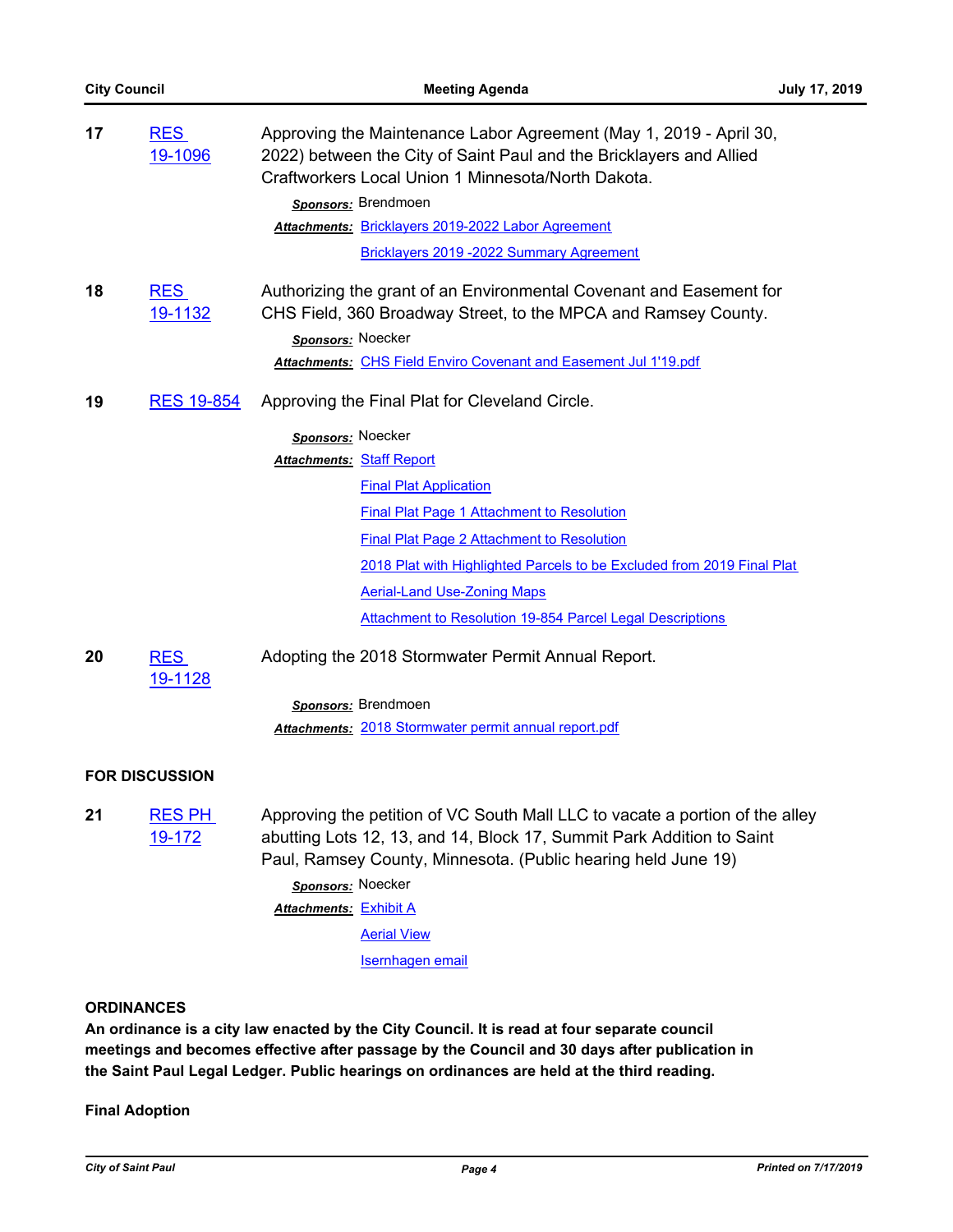| <b>City Council</b> |           | <b>Meeting Agenda</b>                                                                                                                                                                                                                                                                                                                   | July 17, 2019 |
|---------------------|-----------|-----------------------------------------------------------------------------------------------------------------------------------------------------------------------------------------------------------------------------------------------------------------------------------------------------------------------------------------|---------------|
| 22                  | Ord 19-36 | Amending Chapter 15 of the Administrative Code to create a process to<br>cancel City Council meetings.                                                                                                                                                                                                                                  |               |
|                     |           | Sponsors: Brendmoen                                                                                                                                                                                                                                                                                                                     |               |
| 23                  | Ord 19-39 | Granting authority to the Port Authority of the City of Saint Paul to issue and<br>sell general obligation bonds to which the Port Authority pledges the full<br>faith, credit, and resources of the City of Saint Paul pursuant to the<br>provisions and by authority of said Minnesota Statutes, Chapters 469 and<br>475, as amended. |               |
|                     |           | Sponsors: Brendmoen, Busuri, Jalali Nelson, Noecker, Prince, Thao and Tolbert                                                                                                                                                                                                                                                           |               |
|                     |           | <b>Attachments: Exhibit A - Letter to Council President re Hillcrest Ordinance</b>                                                                                                                                                                                                                                                      |               |

[Exhibit B - SPPA Briefing Memo](http://StPaul.legistar.com/gateway.aspx?M=F&ID=6ab169eb-a230-42c9-85b4-4492a5363fa3.pdf)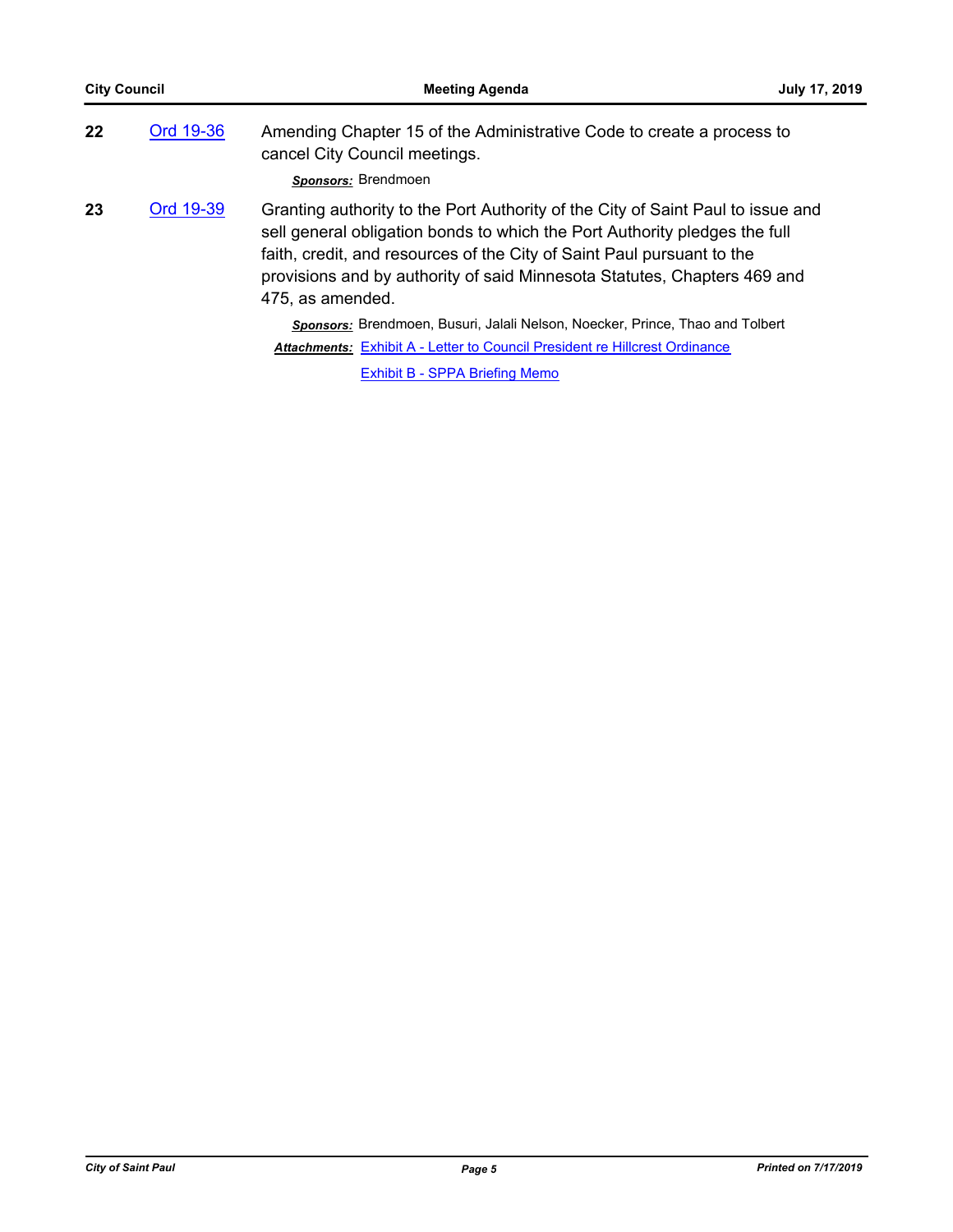#### **Second Reading**

**24** [Ord 19-38](http://stpaul.legistar.com/gateway.aspx?m=l&id=/matter.aspx?key=31785) Granting the application of Alfred and Carol Sundberg Trustee to rezone property at 84 Water Street West from IT Transitional Industrial to T3 Traditional Neighborhood, and amending Chapter 60 of the Legislative Code pertaining to the zoning map.

*Sponsors:* Noecker

Attachments: [Saint Paul Port Authority Letter June 13 2019](http://StPaul.legistar.com/gateway.aspx?M=F&ID=10ad9bd7-32e5-4c18-8a23-022fed4b1e39.pdf) [PC Action Minutes June 14 2019](http://StPaul.legistar.com/gateway.aspx?M=F&ID=e979ddfe-8c45-45af-8c6f-a4512db4638a.pdf) [ZC Packet](http://StPaul.legistar.com/gateway.aspx?M=F&ID=a45274fd-9a91-4203-b0ed-c739bad3abcd.pdf) [PC Resolution - REZONE](http://StPaul.legistar.com/gateway.aspx?M=F&ID=a9c6ce92-03c4-4cdb-bb4b-d52c5c52c7c6.pdf) [Zoning Committee Minutes - REZONE - DRAFT](http://StPaul.legistar.com/gateway.aspx?M=F&ID=461ee490-a393-48fa-8626-5c82540c02e7.pdf) [60-day extension letter](http://StPaul.legistar.com/gateway.aspx?M=F&ID=6ffc7339-ecda-4b3c-b0a8-907a2cce2b51.pdf) [Public notice postcards](http://StPaul.legistar.com/gateway.aspx?M=F&ID=dfd027cb-77a3-4188-adb9-9bb88d420d38.pdf)

**25** [Ord 19-48](http://stpaul.legistar.com/gateway.aspx?m=l&id=/matter.aspx?key=31901) Amending the Appendix to Chapter 409 of the Legislative Code pursuant to Section 17.07.1 of the Charter and Section 409.20 of the Legislative Code by creating an additional commercial development district at La Costa Sports Mexican Bar & Grill located at 194 Cesar Chavez Street.

| Sponsors: Noecker       |                                                     |
|-------------------------|-----------------------------------------------------|
| Attachments: Zoning map |                                                     |
|                         | <b>Land Use</b>                                     |
|                         | Aerial map                                          |
|                         | <b>Comprehensive and Neighborhood Planning Memo</b> |
|                         | <b>Planning Commission Resolution</b>               |
|                         | La Costa Signed Petition                            |
|                         | Legal Description for La Costa                      |

**26** [Ord 19-49](http://stpaul.legistar.com/gateway.aspx?m=l&id=/matter.aspx?key=31945) Amending Chapter 409 of the Legislative Code to create and define boundaries for an Entertainment District named Creative Enterprise Zone Entertainment District in the Raymond-University area.

> *Sponsors:* Jalali Nelson *Attachments:* [Map for creative enterprise zone](http://StPaul.legistar.com/gateway.aspx?M=F&ID=b528adcd-6b9f-4049-9003-ac60bc64f8aa.pdf)

**27** [Ord 19-50](http://stpaul.legistar.com/gateway.aspx?m=l&id=/matter.aspx?key=31946) Amending Chapter 246 of the Legislative Code to allow the possession or consumption of nonintoxicating malt liquor, strong beer or wine purchased and consumed during a block party, festival or community event, within the Creative Enterprise Zone Entertainment District.

*Sponsors:* Jalali Nelson

*Attachments:* [Map for creative enterprise zone](http://StPaul.legistar.com/gateway.aspx?M=F&ID=09096366-ce02-473c-b1d1-d1567bec9aa6.pdf)

**28** [Ord 19-51](http://stpaul.legistar.com/gateway.aspx?m=l&id=/matter.aspx?key=32034) Amending Chapter 65 of the Legislative Code by adding a new section defining a Hotel.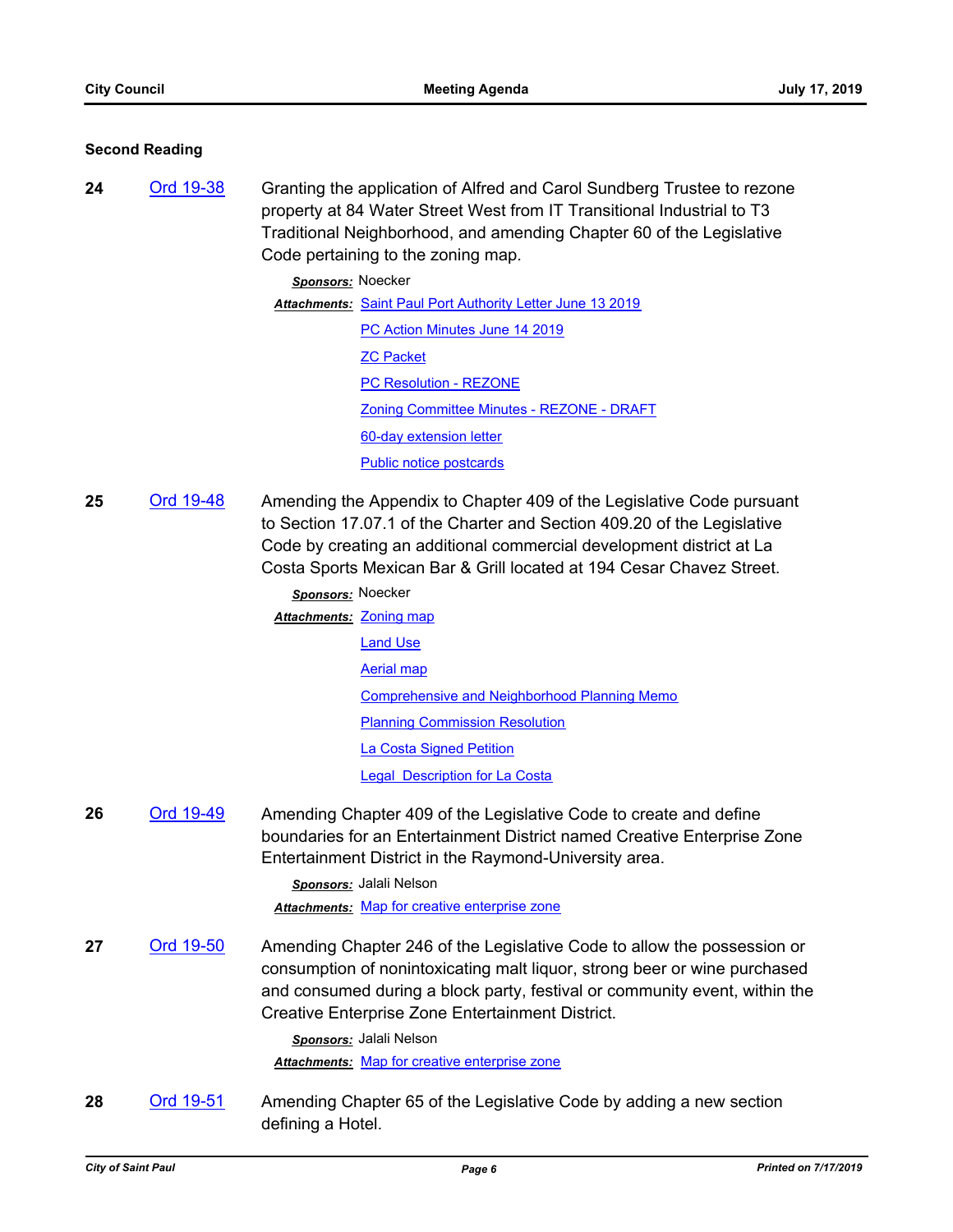*Sponsors:* Noecker

#### **First Reading**

29 [Ord 19-52](http://stpaul.legistar.com/gateway.aspx?m=l&id=/matter.aspx?key=32081) Amending Chapter 11 of the Administrative Code to create the Division of Labor Standards Enforcement and Education within the Department of Human Rights and Equal Economic Opportunity. *Sponsors:* Thao, Noecker and Prince

## **PUBLIC HEARINGS**

**30** [RES PH](http://stpaul.legistar.com/gateway.aspx?m=l&id=/matter.aspx?key=31994)  19-222 Approving the application of St. Paul Saints Baseball Club, Inc. for a sound level variance to present amplified music and use of a public address system outdoors on Monday, July 22, 2019 at CHS Field, 360 Broadway Street.

> *Sponsors:* Noecker **Attachments: [Application](http://StPaul.legistar.com/gateway.aspx?M=F&ID=031b1f1c-01a8-46db-b8d6-6bbbf28d02da.pdf)** [ENS](http://StPaul.legistar.com/gateway.aspx?M=F&ID=5eb5297e-500e-4f52-b3a2-e8bc1e83080b.pdf) **[Map](http://StPaul.legistar.com/gateway.aspx?M=F&ID=bccd23fc-d40f-40e1-b9a6-d27e0faf285d.pdf)** [Notice to Owners](http://StPaul.legistar.com/gateway.aspx?M=F&ID=da32a5e8-71ad-4f42-940d-29c78d8e7ccf.pdf) [Owners List](http://StPaul.legistar.com/gateway.aspx?M=F&ID=50afeb15-68eb-41e3-8110-e4491d4c6215.pdf) **[Letter to Applicant](http://StPaul.legistar.com/gateway.aspx?M=F&ID=dc693828-fd2e-4aa8-88b2-8191086466a9.pdf)**

- **31** [RES PH](http://stpaul.legistar.com/gateway.aspx?m=l&id=/matter.aspx?key=32015)  19-225 Approving the application of Kerry D'Amato for a sound level variance in to present amplified music on Saturday, July 20, 2019 at 7 Heather Place for the Halunen Law/Clayton Halunen Summer Pool Party.
	- *Sponsors:* Noecker **Attachments: [Application](http://StPaul.legistar.com/gateway.aspx?M=F&ID=861677b7-9d4e-4ed6-ad10-b71112cd738f.pdf)** [ENS](http://StPaul.legistar.com/gateway.aspx?M=F&ID=131831fb-a1fb-4b32-8964-eb921caa04b0.pdf) **[Map](http://StPaul.legistar.com/gateway.aspx?M=F&ID=1e7908a9-3d2d-4b6b-93b1-fb124ab9a0cd.pdf)** [Notice to Owners](http://StPaul.legistar.com/gateway.aspx?M=F&ID=63c99c3b-c997-4884-ba9a-d15059fcf90a.pdf) **[Owners List](http://StPaul.legistar.com/gateway.aspx?M=F&ID=a7822580-f357-4867-bf5a-7a5d34bf63e3.pdf)** [Letter to Applicant](http://StPaul.legistar.com/gateway.aspx?M=F&ID=5ca60010-85c6-4da0-b919-82cbd4a4cb42.pdf)
- **32** [RES PH](http://stpaul.legistar.com/gateway.aspx?m=l&id=/matter.aspx?key=32017)  19-227 Approving the application of Big River Pizza for a sound level variance to present live amplified music on Wednesday, July 31, 2019, at 280 5th Street East, on Wall Street between 5th and 4th Streets. (To be withdrawn)

*Sponsors:* Noecker Attachments: **[APP](http://StPaul.legistar.com/gateway.aspx?M=F&ID=3e951397-9506-4a4f-9c95-db9f42a80a45.pdf)** [ENS](http://StPaul.legistar.com/gateway.aspx?M=F&ID=28274560-83df-43de-b776-423423ea3e1d.pdf) **[Map](http://StPaul.legistar.com/gateway.aspx?M=F&ID=e79704d2-2e98-4092-bb89-5e4bdb82b45b.pdf)** [Notice to Owners](http://StPaul.legistar.com/gateway.aspx?M=F&ID=0a5749d9-7c9a-4981-a31d-9ee8c7e91841.pdf) **[Owners List](http://StPaul.legistar.com/gateway.aspx?M=F&ID=d56bad35-618c-4c67-a26b-732bf9ef3adb.pdf)** [Letter to Applicant](http://StPaul.legistar.com/gateway.aspx?M=F&ID=e47ffd60-6eaa-4547-b910-fe21731adbe9.pdf)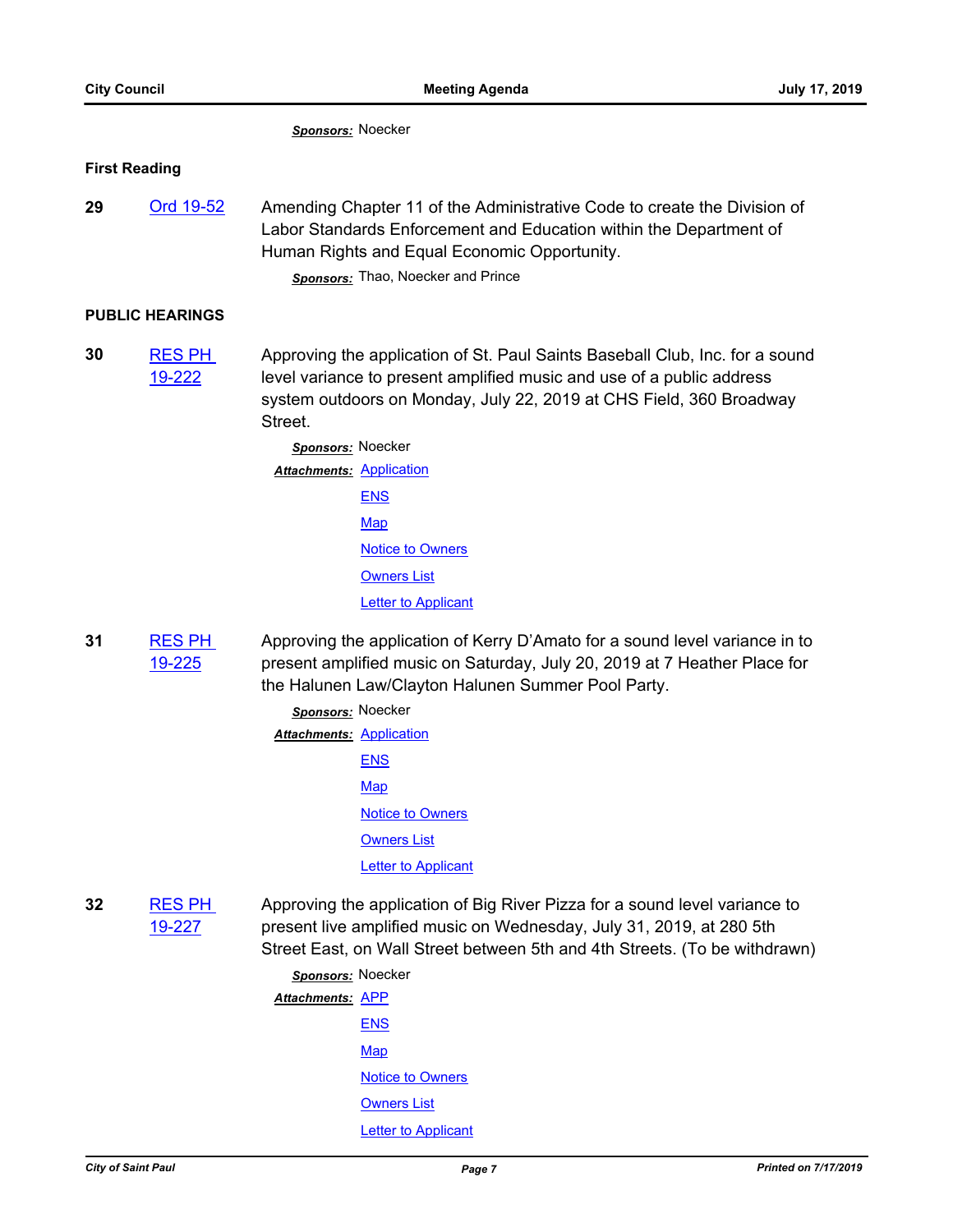**33** [RES PH](http://stpaul.legistar.com/gateway.aspx?m=l&id=/matter.aspx?key=32019)  19-228 Approving the application of El Burrito Mercado for a sound level variance to present amplified music on Saturday July 20, 2019 at 175 Cesar Chavez St. for the El Burrito Mercado's 40th Anniversary Party / Noche De Artejano.

> *Sponsors:* Noecker **Attachments: [Application](http://StPaul.legistar.com/gateway.aspx?M=F&ID=1e29c9c9-77c5-43dc-acf7-23efba7a05f6.pdf)** [ENS - Correction Notice](http://StPaul.legistar.com/gateway.aspx?M=F&ID=39539ad1-c4aa-45d6-8c3a-237dbf0bab96.pdf) **[Map](http://StPaul.legistar.com/gateway.aspx?M=F&ID=fe1e3ec8-bb64-4d8a-a4d9-7be17d8739a8.pdf)** [Notice to Owners](http://StPaul.legistar.com/gateway.aspx?M=F&ID=ce9eb28b-b01e-4eba-b238-56117caef0e4.pdf) **[Owners List](http://StPaul.legistar.com/gateway.aspx?M=F&ID=30af9bc3-db31-4fad-97f0-960a3ec52942.pdf) [Letter to Applicant](http://StPaul.legistar.com/gateway.aspx?M=F&ID=08c48b30-7603-4aa9-a924-69b3b7ffa1ef.pdf)**

# **LEGISLATIVE HEARING CONSENT AGENDA**

**Items listed under the Consent Agenda will receive a combined public hearing and be enacted by one motion with no separate discussion. Items may be removed from the Consent Agenda for a separate public hearing and discussion if desired.**

| 34 | <b>RLH TA</b><br>19-437 | Deleting the Appealed Special Tax Assessment for property at 1258<br>ALBEMARLE STREET. (File No. CRT1909, Assessment No. 198209)                                                                                                          |
|----|-------------------------|-------------------------------------------------------------------------------------------------------------------------------------------------------------------------------------------------------------------------------------------|
|    |                         | Sponsors: Brendmoen                                                                                                                                                                                                                       |
|    |                         | Attachments: 1258 Albemarle St.fee invoice.4-1-19.pdf                                                                                                                                                                                     |
|    |                         | 1258 Albemarle St.fee invoice.12-31-18.pdf                                                                                                                                                                                                |
|    |                         | 1258 Albemarle St.final invoice.1-30-19.pdf                                                                                                                                                                                               |
|    |                         | 1258 Albemarle St.approval.12-27-18.pdf                                                                                                                                                                                                   |
| 35 | <b>RLH TA</b><br>19-499 | Amending Council Files No. RLH AR 19-18 to delete the assessment for<br>Collection of Vacant Building Registration Fees billed during August 14 to<br>November 20, 2018 at 1639 BEECH STREET. (File No. VB1907,<br>Assessment No. 198806) |
|    |                         | Sponsors: Prince                                                                                                                                                                                                                          |
| 36 | <b>RLH TA</b><br>19-427 | Deleting the Appealed Special Tax Assessment for property at 575<br>BEAUMONT STREET. (File No. VB1909, Assessment No. 198816)                                                                                                             |
|    |                         | Sponsors: Brendmoen                                                                                                                                                                                                                       |
| 37 | <b>RLH CO</b><br>19-10  | Appeal of Richard Johnson to a Correction Notice at 88 BELVIDERE<br><b>STREET EAST.</b>                                                                                                                                                   |
|    |                         | Sponsors: Noecker                                                                                                                                                                                                                         |
|    |                         | Attachments: 88 Belvidere St. E.appeal.6-17-2019                                                                                                                                                                                          |
|    |                         | 88 Belvidere St. E.photo 1.5-2-2019                                                                                                                                                                                                       |
|    |                         | 88 Belvidere St. E.photo 2.5-2-2019                                                                                                                                                                                                       |
|    |                         | 88 Belvidere St. E.photo 3.10-15-2018                                                                                                                                                                                                     |
|    |                         | 88 Belvidere St. Photos. 6-25-19.pdf                                                                                                                                                                                                      |
|    |                         | 88 Belvidere St E.Owner Photos.6-25-19.pdf                                                                                                                                                                                                |
|    |                         |                                                                                                                                                                                                                                           |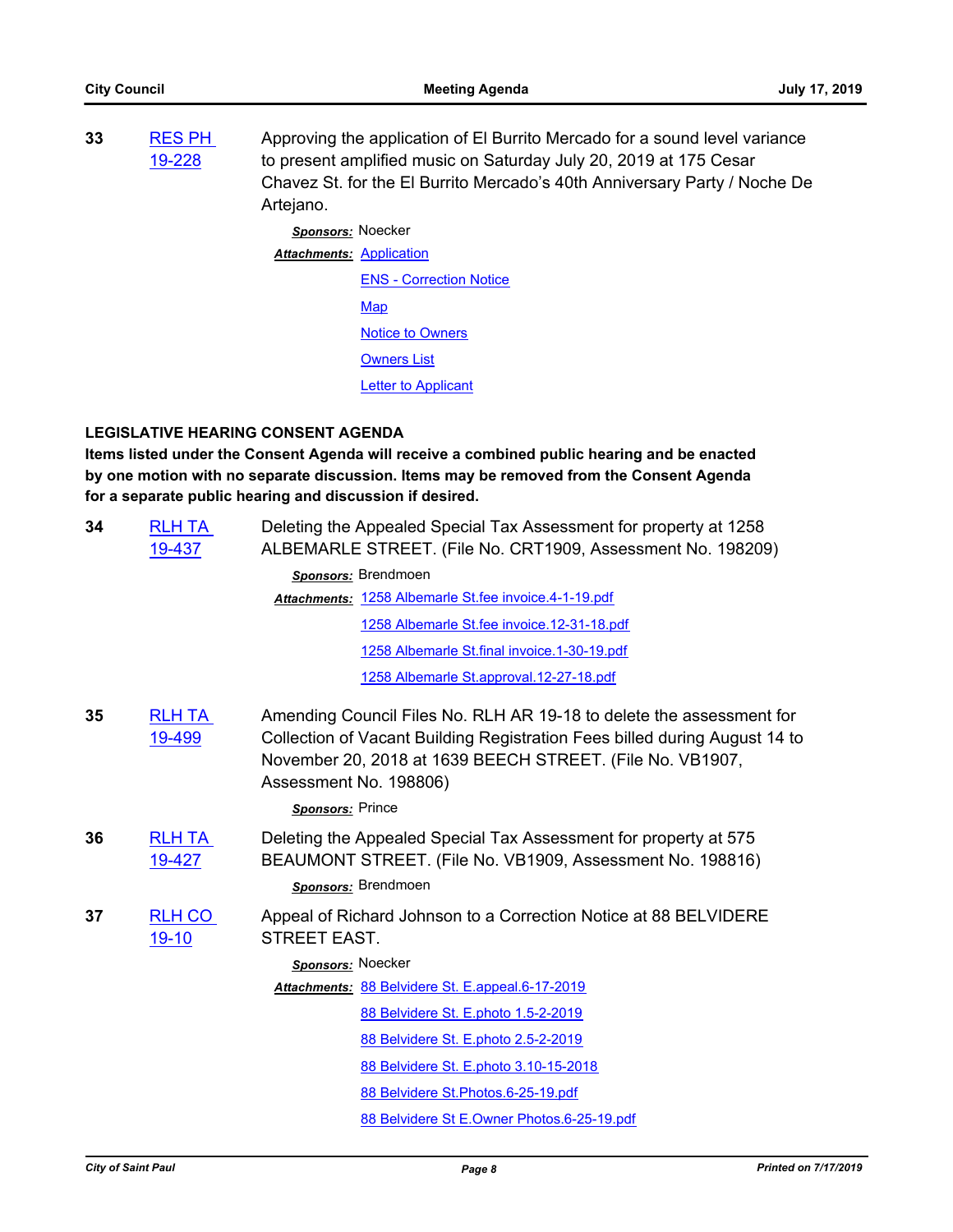| 88 Belvidere St E.Johnson Ltr.6-27-19.doc |  |
|-------------------------------------------|--|
|-------------------------------------------|--|

- **38** [RLH TA](http://stpaul.legistar.com/gateway.aspx?m=l&id=/matter.aspx?key=31798)  19-459 Ratifying the Appealed Special Tax Assessment for property at 554 CHARLES AVENUE. (File No. VB1909, Assessment No. 198816) *Sponsors:* Thao
- **39** [RLH FCO](http://stpaul.legistar.com/gateway.aspx?m=l&id=/matter.aspx?key=31656)  19-61 Appeal of Don Sobania to a Correction Notice-Reinspection Complaint at 1660 CUMBERLAND STREET.

*Sponsors:* Brendmoen

Attachments: [1660 Cumberland St.appeal.5-22-19](http://StPaul.legistar.com/gateway.aspx?M=F&ID=1d3a8711-1d52-4e00-905a-a834477f7df2.pdf)

[1660 Cumberland St.photos 4-23-19](http://StPaul.legistar.com/gateway.aspx?M=F&ID=c48a5d34-7233-4885-bf4b-7fb0ccd6a3d9.pdf)

[1660 Cumberland St.photos 4-26-19](http://StPaul.legistar.com/gateway.aspx?M=F&ID=73e95be8-bfaf-4270-baca-aace431f4464.pdf)

[1660 Cumberland St.Sobania-Joshi Ltr.5-31-19.doc](http://StPaul.legistar.com/gateway.aspx?M=F&ID=0b2ca3eb-de7a-4158-925d-ae723637edb6.doc)

[1660 Cumberland St.Correction Notice.6-14-19.pdf](http://StPaul.legistar.com/gateway.aspx?M=F&ID=6ddf84da-60ba-45eb-abbf-518f020e94db.pdf)

[1660 Cumberland St.Photos.6-12-19.pdf](http://StPaul.legistar.com/gateway.aspx?M=F&ID=f531d094-5346-4178-b191-d95f3bb58e01.pdf)

[1660 Cumberland St.Sobania-Joshi Ltr.6-21-19.doc](http://StPaul.legistar.com/gateway.aspx?M=F&ID=2200b46d-0366-441e-ae18-9b20cc33bbed.doc)

**40** [RLH TA](http://stpaul.legistar.com/gateway.aspx?m=l&id=/matter.aspx?key=28833)  18-595 Ratifying the Appealed Special Tax Assessment for property at 715 EDGERTON STREET. (File No. J1809V1, Assessment No. 188015) (Public hearing continued from January 2)

*Sponsors:* Brendmoen

[715 Edgerton St.Vehicle Abatement Order.4-19-18.pdf](http://StPaul.legistar.com/gateway.aspx?M=F&ID=df8a7132-bb25-4273-8bed-beef0a728124.pdf) *Attachments:*

[715 Edgerton St.TOW Order #8409.4-30-18.pdf](http://StPaul.legistar.com/gateway.aspx?M=F&ID=556a79e5-f79f-4526-b437-c8c41b0f5b2e.pdf)

**41** [RLH TA](http://stpaul.legistar.com/gateway.aspx?m=l&id=/matter.aspx?key=28965)  18-626 Ratifying the Appealed Special Tax Assessment for property at 778 FIFTH STREET EAST. (File No. J1902E, Assessment No. 198301; amend to File No. J1902E1, Assessment No. 198306) (Public hearing continued from January 2)

> *Sponsors:* Prince [778 Fifth St E.Correction Notice.5-24-18.pdf](http://StPaul.legistar.com/gateway.aspx?M=F&ID=4b4d2e02-0c21-4101-ae0b-ee73cddbfc74.pdf) *Attachments:* [778 Fifth St E.Correction Notice.6-6-18.pdf](http://StPaul.legistar.com/gateway.aspx?M=F&ID=11df1d15-782b-4096-a79d-642b9b866227.pdf) [778 Fifth St E.EC Letter & Bill.6-14-18.pdf](http://StPaul.legistar.com/gateway.aspx?M=F&ID=b6eba30e-08b2-4e09-a9d8-5bc84cca32d5.pdf) [778 Fifth St E.Photos.6-14-18.pdf](http://StPaul.legistar.com/gateway.aspx?M=F&ID=d0629185-cab1-4d32-84f7-aa680c6fab25.pdf)

**42** [RLH VO](http://stpaul.legistar.com/gateway.aspx?m=l&id=/matter.aspx?key=31915)  19-24 Appeal of Jim Tredwell, Big O Tire, to a Revocation of Fire Certificate of Occupancy and Order to Vacate at 2185 FORD PARKWAY.

> *Sponsors:* Tolbert [2185 Ford Pkwy.appeal.6-19-2019](http://StPaul.legistar.com/gateway.aspx?M=F&ID=7d40545a-c84c-43e3-84d6-530327006ed4.pdf) *Attachments:*

> > [2185 Ford Pkwy.photos.6-6-19](http://StPaul.legistar.com/gateway.aspx?M=F&ID=32ccda27-5b79-48a9-a11e-61e6978c9233.pdf)

2185 Ford Pkwy. Tredwell Ltr.6-27-19.doc

**43** [RLH VBR](http://stpaul.legistar.com/gateway.aspx?m=l&id=/matter.aspx?key=31850)  19-39 Appeal of Gerald Thurstin to a Vacant Building Registration Notice at 1123 GALTIER STREET.

*Sponsors:* Brendmoen

*Attachments:* [1123 Galtier St.appeal.6-13-2019](http://StPaul.legistar.com/gateway.aspx?M=F&ID=6fb3da72-f67f-4367-9914-24af167b0bf0.pdf)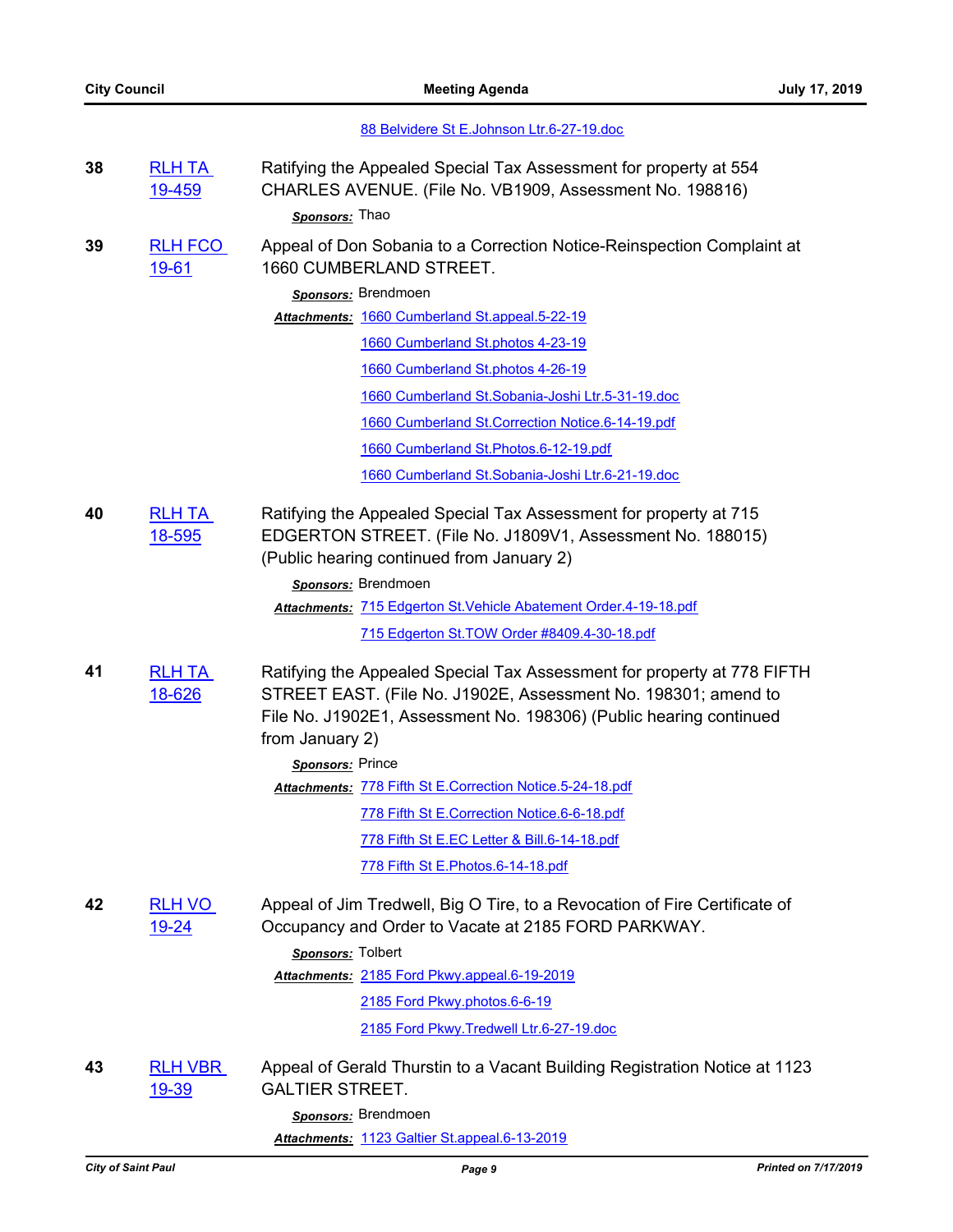|    |                                | 1123 Galtier St.photos 5-22-19                                                                                                                                                                                                                                     |
|----|--------------------------------|--------------------------------------------------------------------------------------------------------------------------------------------------------------------------------------------------------------------------------------------------------------------|
|    |                                | 1123 Galtier St.photos 4-30-19                                                                                                                                                                                                                                     |
|    |                                | 1123 Galtier St. Fire C of O Revocation. 5-3-19                                                                                                                                                                                                                    |
|    |                                | 1123 Galtier St. Thurstin Ltr.6-21-19.doc                                                                                                                                                                                                                          |
| 44 | <b>RLH VO</b><br><u>19-25</u>  | Appeal of Dennis Jay Faust to a Correction Notice (which includes<br>condemnation) at 195 GOODRICH AVENUE.                                                                                                                                                         |
|    |                                | Sponsors: Noecker                                                                                                                                                                                                                                                  |
|    |                                | Attachments: 195 Goodrich Ave.appeal.7-8-19                                                                                                                                                                                                                        |
|    |                                | 195 Goodrich Ave.Faust Ltr.7-11-19                                                                                                                                                                                                                                 |
|    |                                | 195 Goodrich Ave.Minus Email.7-15-19                                                                                                                                                                                                                               |
| 45 | <b>RLH TA</b><br><u>19-455</u> | Deleting the Appealed Special Tax Assessment for property at 700<br>GRAND AVENUE #204. (File No. J1907P, Assessment No. 198406)<br>Sponsors: Noecker                                                                                                               |
|    |                                | Attachments: 700 Grand Ave. Graffiti Abatement Order.1-21-19.pdf                                                                                                                                                                                                   |
| 46 | <b>RLH TA</b><br>18-611        | Ratifying the Appealed Special Tax Assessment for property at 380<br>JACKSON STREET. (File No. J1902E, Assessment No. 198301; amend<br>to File No. J1902E1, Assessment No. 198306) (Public hearing continued<br>from January 2)                                    |
|    |                                | Sponsors: Noecker                                                                                                                                                                                                                                                  |
|    |                                | Attachments: 380 Jackson St.SA Letter.5-31-18.pdf                                                                                                                                                                                                                  |
|    |                                | 380 Jackson St. Photo. 5-31-18.pdf                                                                                                                                                                                                                                 |
|    |                                | 380 Jackson St.PA EC Letter.6-13-18.pdf                                                                                                                                                                                                                            |
| 47 | <b>RLH TA</b><br>19-440        | Ratifying the Appealed Special Tax Assessment for property at 339<br>JESSAMINE AVENUE EAST. (File No. VB1909, Assessment No.<br>198816) (To be referred to Legislative Hearing on July 23; Council public<br>hearing continued to August 7)<br>Sponsors: Brendmoen |
| 48 | <b>RLH RR</b><br>19-21         | Ordering the rehabilitation or razing and removal of the structures at 871<br>JESSAMINE AVENUE EAST within one-hundred and eighty (180) days<br>after the July 17, 2019 City Council public hearing.                                                               |
|    |                                | Sponsors: Busuri                                                                                                                                                                                                                                                   |
|    |                                | Attachments: 871 Jessamine Ave E.OTA 4-23-19                                                                                                                                                                                                                       |
|    |                                | 871 Jessamine Ave E.PH 5-24-19                                                                                                                                                                                                                                     |
|    |                                | 871 Jessamine Ave E.Code Compliance Report 5-24-19                                                                                                                                                                                                                 |
|    |                                | 871 Jessamine Ave E.SHPO Form 5-10-19                                                                                                                                                                                                                              |
|    |                                | 871 Jessamine Ave E. Photos 6-12-15                                                                                                                                                                                                                                |
|    |                                | 871 Jessamine Ave E. Photos 10-19-17.pdf                                                                                                                                                                                                                           |
|    |                                | 871 Jessamine Ave E. Photos 4-1-19.pdf                                                                                                                                                                                                                             |
|    |                                | 871 Jessamine Ave E.Wells Fargo Bank.6-25-19                                                                                                                                                                                                                       |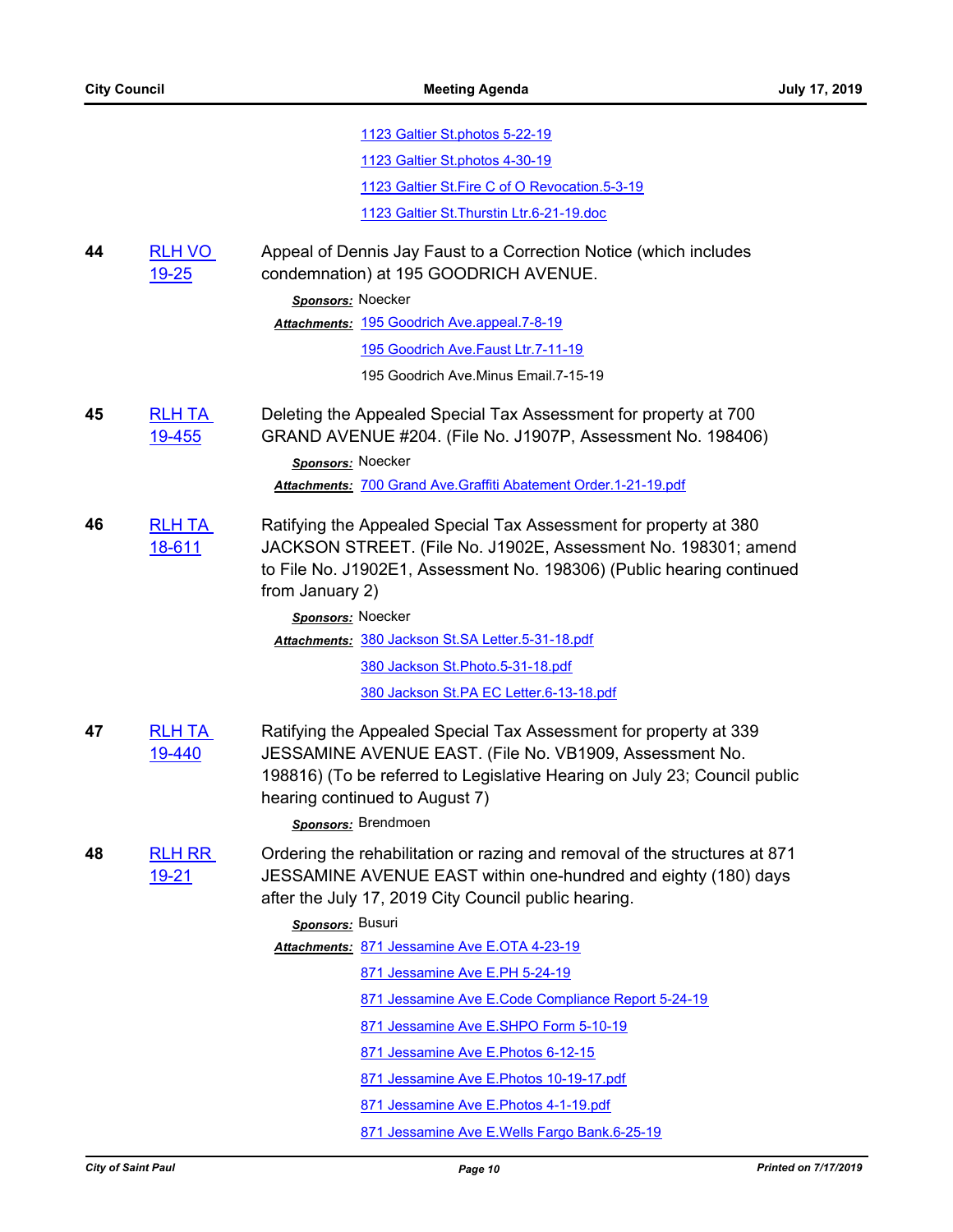|                         | 871 Jessamine Ave E.TCF Bank.6-25-19.pdf                                                                                                                                                                                                                  |
|-------------------------|-----------------------------------------------------------------------------------------------------------------------------------------------------------------------------------------------------------------------------------------------------------|
|                         | 871 Jessamine Ave E.US Bank Statement.6-25-19.pdf                                                                                                                                                                                                         |
|                         | 871 Sherburne Ave.Le Ltr.6-27-19.doc                                                                                                                                                                                                                      |
|                         | 871 Jessamine Ave E.VP Construction.6-25-19.pdf                                                                                                                                                                                                           |
|                         | 871 Jessamine Ave E.Mechanical Permit.10-22-18.pdf                                                                                                                                                                                                        |
|                         | 871 Jessamine Ave E.Revised VP Construction.7-2-19.pdf                                                                                                                                                                                                    |
|                         | 871 Jessamine Ave E.Anthony Electric Bid.6-30-19.pdf                                                                                                                                                                                                      |
|                         | 871 Jessamine Ave E. Twin Cities Plumbing Heating & Cosntruction. 7-2-19.pdf                                                                                                                                                                              |
|                         | 871 Jessamine Ave E.John Young Heating Bid.9-1-18.pdf                                                                                                                                                                                                     |
|                         | 871 Jessamine Ave E.Affitdavit & Financial Documents-property maintenance a                                                                                                                                                                               |
|                         | 871 Sherburne Ave.Le R-R Ltr.7-8-19.doc                                                                                                                                                                                                                   |
| <b>RLH FCO</b><br>19-66 | Appeal of Neng Yang, DNZ LLC, to a Fire Inspection Correction Notice at<br>506 KENNY ROAD.                                                                                                                                                                |
|                         | Sponsors: Brendmoen                                                                                                                                                                                                                                       |
|                         | Attachments: 506 Kenny Rd.appeal.6-7-2019                                                                                                                                                                                                                 |
|                         | 506 Kenny Rd.Owner Photos.6-18-19.pdf                                                                                                                                                                                                                     |
|                         | 506 Kenny Rd.Owner Photos #2.6-18-19.pdf                                                                                                                                                                                                                  |
|                         | 506 Kenny Rd. Photos. 6-18-19.pdf                                                                                                                                                                                                                         |
|                         | 506 Kenny Rd Ltr.6-21-19.doc                                                                                                                                                                                                                              |
| <b>RLH TA</b><br>19-490 | Ratifying the Appealed Special Tax Assessment for property at 308<br>LAWSON AVENUE WEST. (File No. VB1908A, Assessment No. 198824)<br>(Public hearing to be continued to August 7)<br>Sponsors: Brendmoen                                                 |
| <b>RLH TA</b><br>19-329 | Ratifying the Appealed Special Tax Assessment for property at 1124<br>MATILDA STREET. (File No. VB1908, Assessment No. 198812; Amend<br>to File No. VB1908B, Assessment No. 198825) (Public hearing continued<br>from June 19)                            |
|                         | Sponsors: Brendmoen                                                                                                                                                                                                                                       |
|                         | RLH RR 19-5 Ordering the rehabilitation or razing and removal of the structures at 718<br>ORANGE AVENUE EAST within fifteen (15) days after the March 13, 2019<br>City Council public hearing. (To be referred to Legislative Hearing on<br>September 24) |
|                         | Sponsors: Busuri                                                                                                                                                                                                                                          |
|                         | Attachments: 718 Orange Ave E.OTA 10-4-18                                                                                                                                                                                                                 |
|                         | 718 Orange Ave E.PH 1-11-19                                                                                                                                                                                                                               |
|                         | 718 Orange Ave E.SHPO Form 10-6-18                                                                                                                                                                                                                        |
|                         | 718 Orange Ave E. Photos. 9-13-18                                                                                                                                                                                                                         |
|                         | 718 Orange Ave E.Photos.7-9-15                                                                                                                                                                                                                            |
|                         | 718 Orange Ave E. Photos. 9-20-13                                                                                                                                                                                                                         |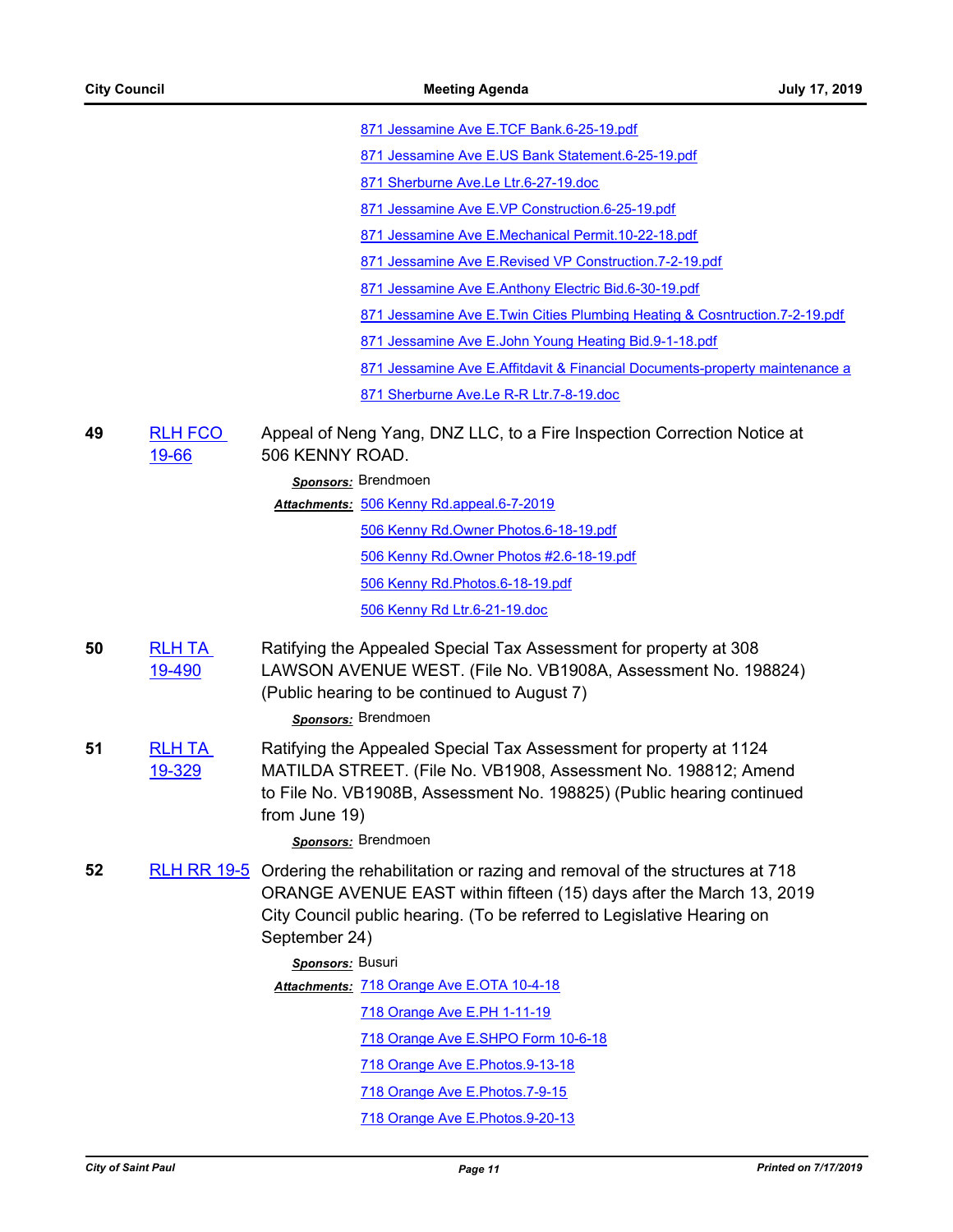[718 Orange Ave E.Kujala R-R Ltr.2-28-19.doc](http://StPaul.legistar.com/gateway.aspx?M=F&ID=3b3325a4-6355-4a28-9660-dde163939d69.doc)

[718 Orange Ave E.chain emails.3-13-19.pdf](http://StPaul.legistar.com/gateway.aspx?M=F&ID=6a4ad18d-89cf-45d7-8733-d62efca9681c.pdf)

[718 Orange Ave E.Kujala R-R Ltr.3-29-19.doc](http://StPaul.legistar.com/gateway.aspx?M=F&ID=336b2edb-ad60-4e89-a459-cdef231ef899.doc)

[718 Orange Ave E.chain emails.5-24-19.pdf](http://StPaul.legistar.com/gateway.aspx?M=F&ID=d04f63ac-5909-445f-aeea-0f9508f4d549.pdf)

[718 Orange Ave E.CCI Report.6-12-19.pdf](http://StPaul.legistar.com/gateway.aspx?M=F&ID=685419e3-0520-4b5e-b12e-bdabddcc5b2f.pdf)

[718 Orange Ave E.Business Application.6-25-19.pdf](http://StPaul.legistar.com/gateway.aspx?M=F&ID=6002f03c-d96f-4661-95df-89eec66568a8.pdf)

[718 Orange Ave E.Disclosure Statemment.6-25-19.pdf](http://StPaul.legistar.com/gateway.aspx?M=F&ID=9d9075df-c282-40ea-84bb-8de031c34c43.pdf)

[718 Orange Ave.Statement of Non-Collusion.6-25-19.pdf](http://StPaul.legistar.com/gateway.aspx?M=F&ID=0af87eca-1148-46fd-8057-733facf7b5ed.pdf)

[718 Orange Ave E.Project Application.6-25-19.pdf](http://StPaul.legistar.com/gateway.aspx?M=F&ID=fc55bc61-cf5d-4cc1-a17a-a3700fc8d1b9.pdf)

[718 Orange Ave E.Scope of Work.6-20-19.pdf](http://StPaul.legistar.com/gateway.aspx?M=F&ID=b6b96f80-cd94-4f99-9f2b-34bcae87c4b1.pdf)

[718 Orange Ave E.Bridgewater Bank- Affidavit.6-25-19.pdf](http://StPaul.legistar.com/gateway.aspx?M=F&ID=2c4cc3db-1ac7-4428-ae2a-46de4fc6758d.pdf)

[718 Orange Ave e.email.6-26-19.pdf](http://StPaul.legistar.com/gateway.aspx?M=F&ID=5f8e05ab-b7eb-4dd6-986f-961aacf5408e.pdf)

[718 Orange Ave E.R-R Ltr.6-27-19.doc](http://StPaul.legistar.com/gateway.aspx?M=F&ID=8b49bb7e-6dd1-4554-bcc0-be7cc02c14f8.doc)

**53** [RLH TA](http://stpaul.legistar.com/gateway.aspx?m=l&id=/matter.aspx?key=28904)  18-608 Ratifying the Appealed Special Tax Assessment for property at 277 TOPPING STREET. (File No. J1902E, Assessment No. 198301; amend to File No. J1902E1, Assessment No. 198306) (Public hearing continued from January 2)

*Sponsors:* Thao

[277 Topping St.TG&W Ltr.5-28-18.pdf](http://StPaul.legistar.com/gateway.aspx?M=F&ID=78aa0a3f-9b1b-4e0b-937e-0043e5da2021.pdf) *Attachments:*

[277 Topping St.Photos.6-1-18.pdf](http://StPaul.legistar.com/gateway.aspx?M=F&ID=cde3014e-485d-4696-857a-0a8c21208174.pdf)

**54** [RLH TA](http://stpaul.legistar.com/gateway.aspx?m=l&id=/matter.aspx?key=31756)  19-443 Ratifying the Appealed Special Tax Assessment for property at 58 WHEELOCK PARKWAY EAST. (File No. VB1909, Assessment No. 198816)

*Sponsors:* Brendmoen

**55** [RLH TA](http://stpaul.legistar.com/gateway.aspx?m=l&id=/matter.aspx?key=31723)  19-431 Ratifying the Appealed Special Tax Assessment for property at 31 WINTER STREET. (File No. J1909E, Assessment No. 198314)

*Sponsors:* Thao

Attachments: [31 Winter St.Snow Letter.12-3-18.pdf](http://StPaul.legistar.com/gateway.aspx?M=F&ID=d7b8b53b-212e-4de3-89c7-0cd2cb19ff61.pdf)

[31 Winter St.Snow Letter Repeat Violation.1-7-19.pdf](http://StPaul.legistar.com/gateway.aspx?M=F&ID=68c6c970-1b2e-446f-a372-985a8043d93a.pdf)

**56** [RLH AR](http://stpaul.legistar.com/gateway.aspx?m=l&id=/matter.aspx?key=31211)  19-51 Ratifying the assessments for Collection of Vacant Building Registration fees billed during February 13, 2018 to January 16, 2019. (File No. VB1909, Assessment No. 198816)

> *Sponsors:* Brendmoen *Attachments:* [Assessment Roll](http://StPaul.legistar.com/gateway.aspx?M=F&ID=2df0512f-459d-49c8-a9d5-42da2a832d7c.pdf)

**57** [RLH AR](http://stpaul.legistar.com/gateway.aspx?m=l&id=/matter.aspx?key=31240)  19-50 Ratifying the assessments for Collection of Boarding and/or Securing services during February 2019. (File No. J1909B, Assessment No. 198108)

> *Sponsors:* Brendmoen *Attachments:* [Assessment Roll](http://StPaul.legistar.com/gateway.aspx?M=F&ID=276449dc-1a45-48d0-9373-881c7a77da50.pdf)